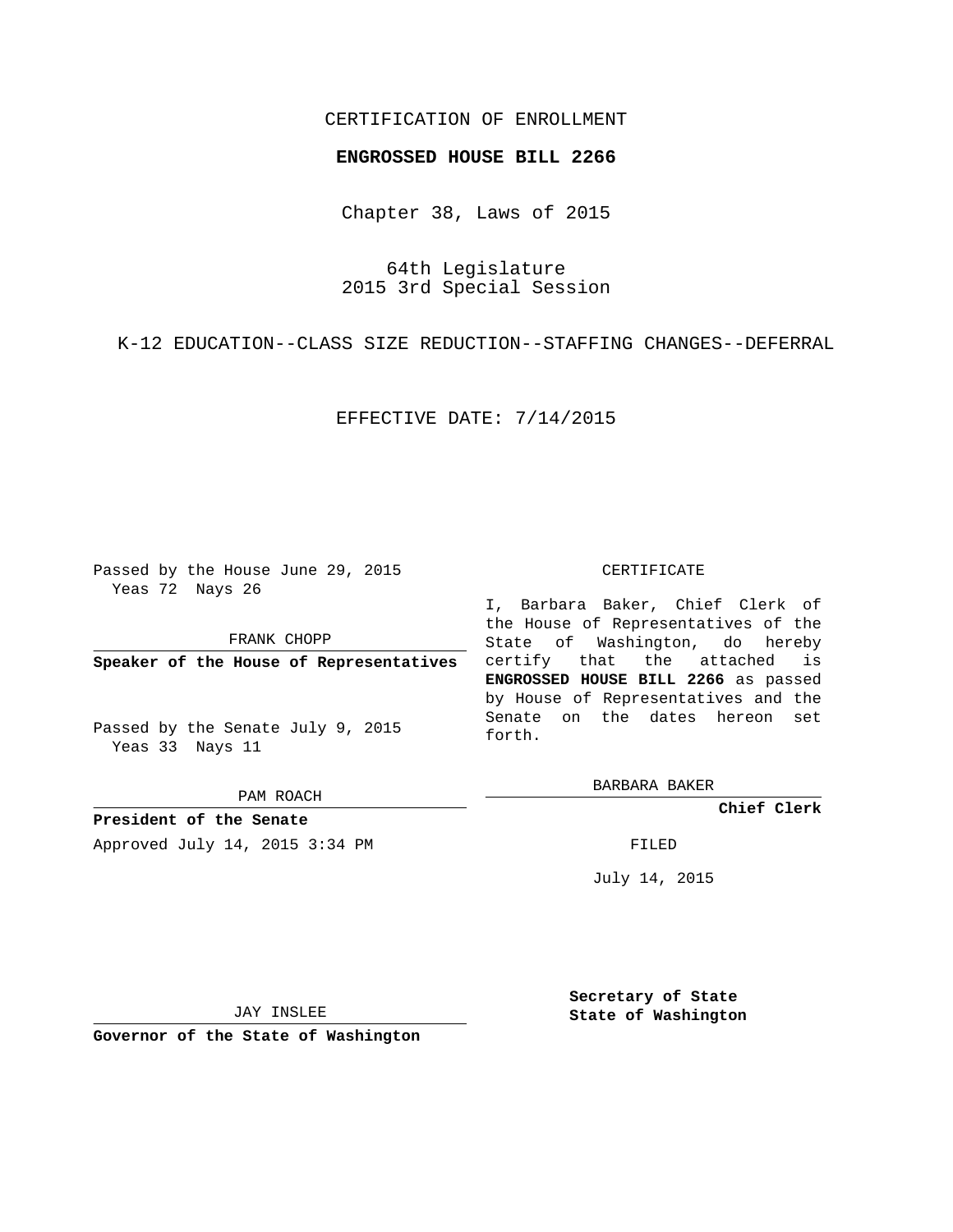## **ENGROSSED HOUSE BILL 2266**

Passed Legislature - 2015 3rd Special Session

**State of Washington 64th Legislature 2015 2nd Special Session By** Representative Sullivan

Read first time 06/22/15. Referred to Committee on Appropriations.

 AN ACT Relating to deferring implementation of class size reduction and school employee staffing formula changes; amending RCW 28A.150.261; amending 2015 c 2 s 5 (uncodified); creating a new section; providing an effective date; and declaring an emergency.

BE IT ENACTED BY THE LEGISLATURE OF THE STATE OF WASHINGTON:

 NEW SECTION. **Sec. 1.** At the 2014 general election, the voters approved Initiative No. 1351, which proposed to amend the formulas by which the state allocates funding for state-funded school district employees. Initiative No. 1351 increased the state's obligation to fund teachers for class size reduction in excess of the class size reduction in grades K-3 already enacted by the legislature in chapter 548, Laws of 2009 (ESHB 2261) and chapter 236, Laws of 2010 (SHB 2776). Initiative No. 1351 also increased the state's obligation to provide funding for other types of school district employees beyond teachers.

 In 2012, the state supreme court ruled in *McCleary v. State* that the state has failed to comply with its Article IX duty to make ample provision for the state's program of basic education. In its ruling, the court declared that ESHB 2261 constituted a "promising reform" that would bring the state into compliance with Article IX "if fully funded[.]" In the time since the original *McCleary* ruling, the state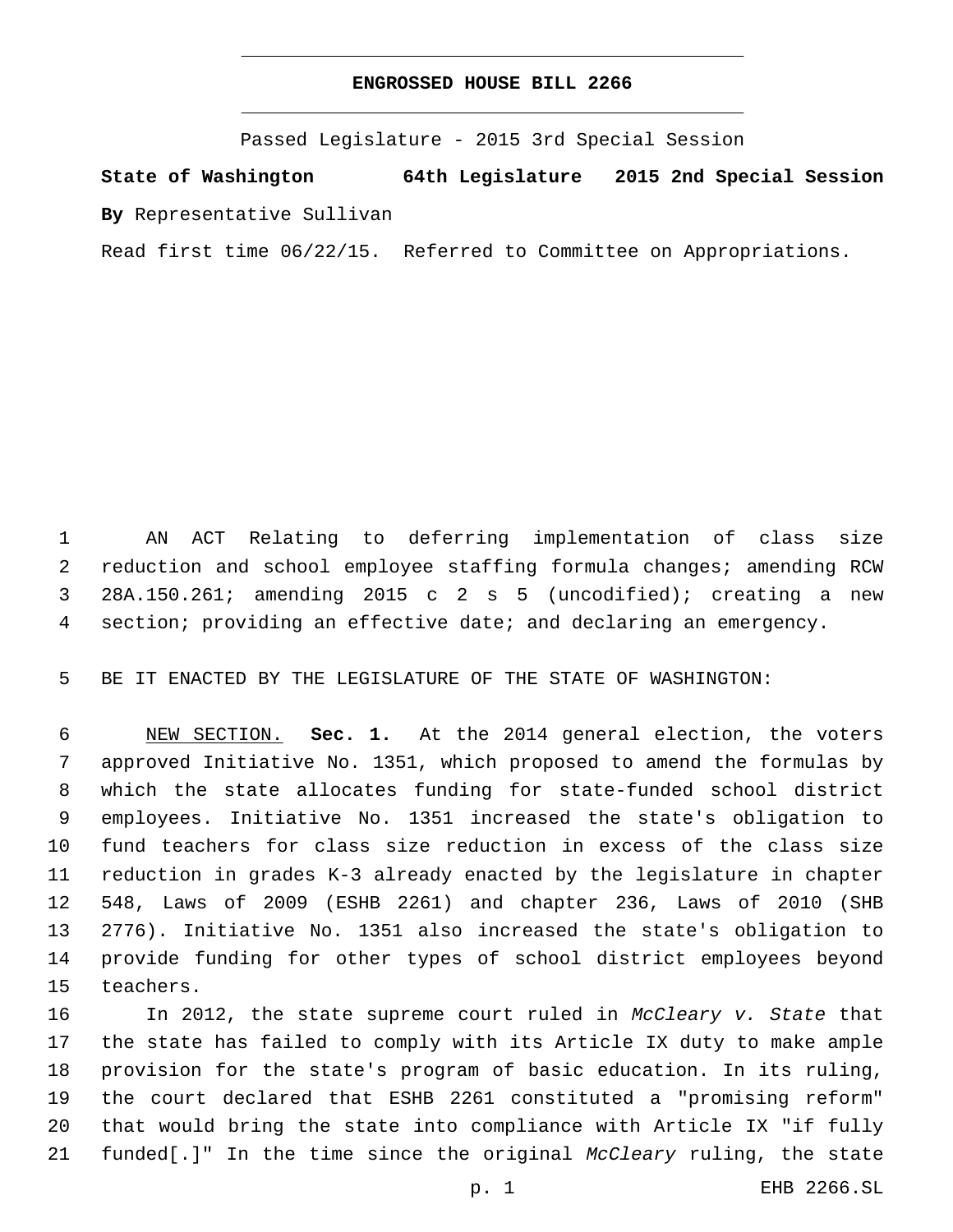has continued to implement ESHB 2261 and SHB 2776, with full implementation scheduled for the statutory deadline of 2018.

 For two sets of educational reasons, the legislature finds that it is appropriate to delay implementation of Initiative No. 1351 for 5 four years.

 First, the legislature finds, based on research reviewed by the basic education funding task force and the quality education council, that the greatest improvements in student outcomes in the common schools can be achieved in the near term by focusing the investment of state fiscal resources in the areas identified in ESHB 2261 and SHB 2776, which emphasize fund class size reduction in early grades. The legislature further finds that the court in its *McCleary* ruling and orders has identified investments in these areas as the funding reforms that are needed to bring the state into compliance with its Article IX obligations, which provides an educational reason for focusing on funding the reforms of ESHB 2261 and SHB 2776 in the 17 2015-2017 and 2017-2019 fiscal biennia.

 Second, the legislature finds that there are practical educational reasons to temporarily defer implementation of increased staffing ratios and the portion of class size reduction that is beyond the reductions called for in SHB 2776. Data from the superintendent of public instruction and the professional educator standards board indicate that Washington's teacher education programs are not estimated to produce sufficient teachers to achieve the class size reductions on the schedule established by Initiative No. 1351. Further, the experience of other states indicates that the need to hire teachers quickly for rapid implementation of class size reductions may exacerbate recruiting difficulties for schools or districts that are at a relative disadvantage in attracting staff. Finally, implementing class size reduction requires time to plan and 31 build new classrooms.

 For these reasons, the legislature intends to temporarily defer 33 implementation of Initiative No. 1351.

 **Sec. 2.** RCW 28A.150.261 and 2015 c 2 s 3 (Initiative Measure No. 35 1351) are each amended to read as follows:

 In order to make measurable progress toward implementing the provisions of section 2, chapter 2, Laws of 2015 by September 1, ((2017)) 2021, the legislature shall increase state funding